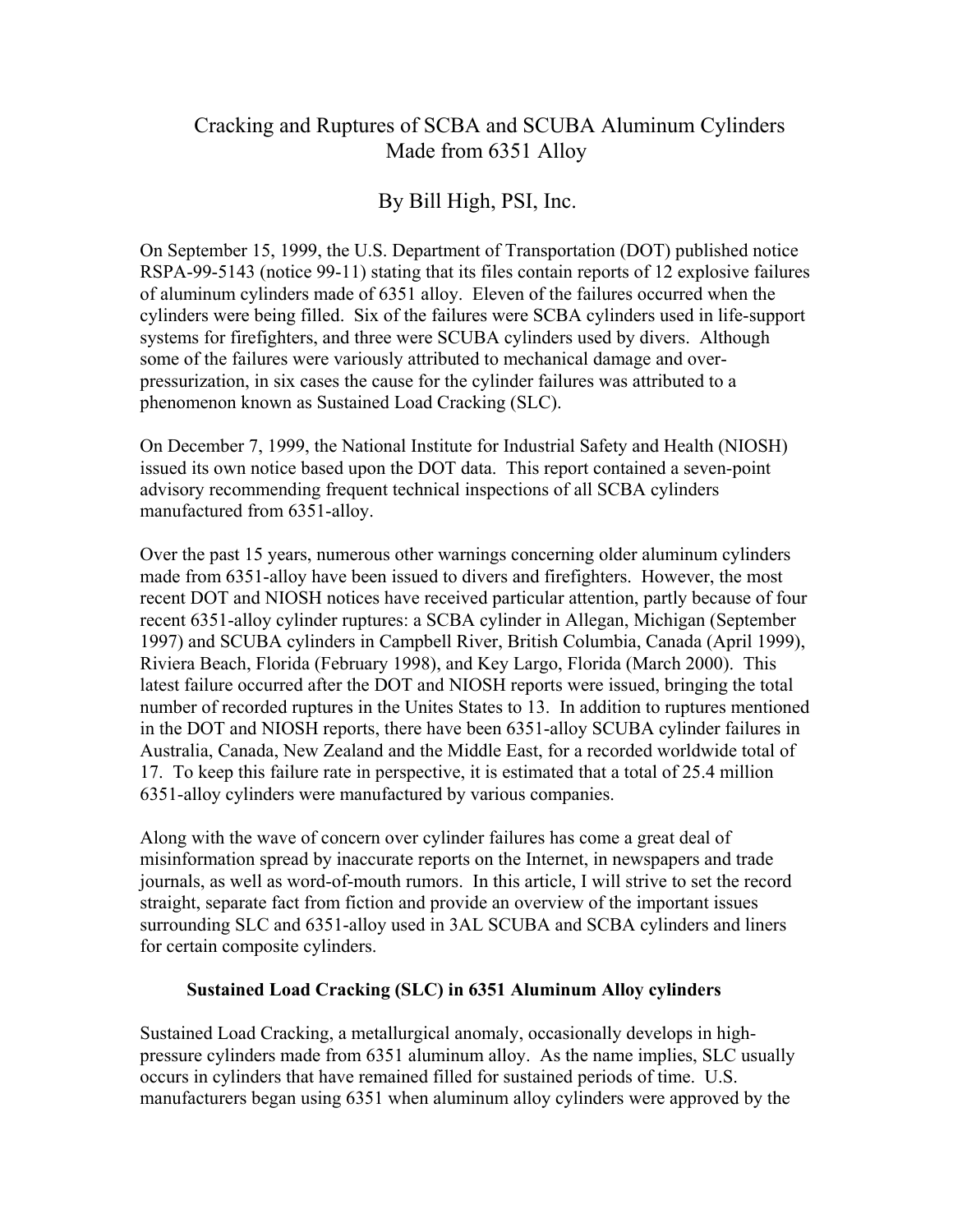DOT for U.S. service under various special permits beginning in 1971. Manufacturers included Luxfer USA, Walter Kidde, Norris Industries and Kaiser Aluminum. Permits for Norris and Kaiser (SP6688 and SP6576) have expired and those cylinders are no longer approved for use in the U.S. but may be used in Canada under a grandfather clause. Walter Kidde continued using 6351-alloy until the end of its cylinder production in 1989.

Luxfer USA manufactured cylinders from 6351-alloy from 1972 through mid-1988. In June 1988, Luxfer USA ceased manufacturing cylinders from 6351-alloy and began using a proprietary version of 6061-alloy: since that time, no sustained-load cracks have been detected in the more than 19 million Luxfer cylinders manufactured from this 6061 alloy.

The Catalina Tank Company began making 3AL cylinders in 1986 using alloy 6061-T6. Although this alloy is generally not subject to SLC, a very few Catalina cylinders have been found with minor thread area cracks attributed to stress corrosion cracking. Therefore, PSI, Inc. recommends that thread examinations, including a mirror-and-light protocol be performed on all 3AL cylinders.

Hoop wrapped SCBA cylinders were introduced in 1976. Wrapped with fiberglass and other fibers to increase sidewall strength, some of these cylinders were rated at 4500 psig service pressure. All hoop-wrapped cylinders were limited by DOT to a 15-year service life. Out of more than 70,000 hoop-wrapped cylinders manufactured, one 4500-psig cylinder ruptured in 1984. The cause was initially listed as Room Temperature Grain Boundary Creep. However, Dr. Henry Holroyd, an eminent metallurgist subsequently described the 6351-alloy behavior as SLC. As a result of this failure, and in response to a DOT safety notice, in 1985 Luxfer USA required that all its E7235-4500 psig hoopwrapped cylinders be retrofitted with a steel collar to prevent ruptures, and Luxfer instituted an aggressive retrofit program. No cylinders thus retrofitted has ever failed. Unfortunately, a few owners of these cylinders failed to comply with the Luxfer requirement. In March 1993, a non-retrofitted cylinder failed with tragic consequences- and SLC was the terminal cause. The cylinder had also exceeded the DOT-mandated 15-year life by two years at the time of the failure. Another contributing factor was the fact that the cylinder had not been properly inspected.

In 1985, PSI, Inc. became the first dive industry advocate to focus on SLC detection using a mirror and light inspection protocol. Although cylinder visual inspectors were warned to examine crown and threads of SCUBA 3000 psig and SCBA 2216 psig cylinders, few technicians heeded the warning. Tests conducted by Luxfer USA suggested that cylinders with service pressure of 3000 psig or less were unlikely to rupture even if SLC developed. Inspectors trained by PSI, Inc. did find a number of cracked cylinders as well as some cylinders leaking from outer-crown cracks, before the first SCUBA cylinder ruptured in Australia in 1988. Subsequently, DOT, Luxfer USA and PSI, Inc. stepped up efforts to educate both owners and inspectors of 6351 alloy cylinders about the importance of thorough technical inspections.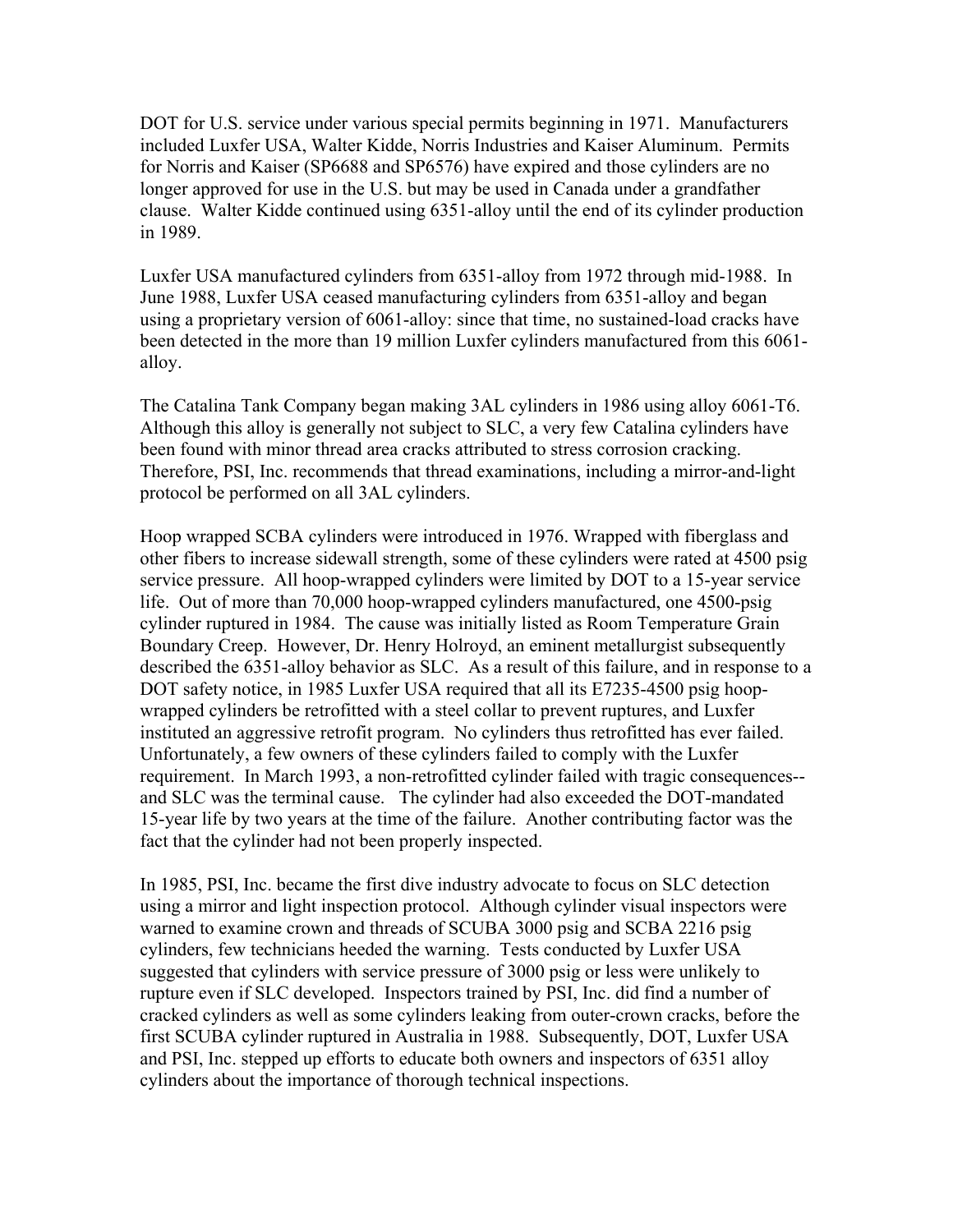Evidence indicated that SLC develops slowly over a multi-year period. For example, detailed metallurgical examination of one ruptured SCUBA cylinder showed that the crack had been growing for eight years or more and would have been visible for about six years to a trained inspector using the proper crack-assessment protocol. Had that cylinder been carefully inspected, it could have been removed from service long before the rupture occurred.

#### **Trained Inspectors Are Essential**

Although cylinder ruptures are extremely rare when one considers the many millions of all-aluminum and aluminum hoop-wrapped cylinders that were made from 6351-alloy, a number of cracked cylinders have been found over the years. It is therefore essential for each of these cylinders to receive a careful examination at least annually by a trained inspector. PSI, Inc. has trained more than 11,000 visual inspectors around the world for the firefighting, diving and hydrotest industries. Yet, many potentially unsafe cylinders continue to be returned to service by un-trained technicians who cannot differentiate between a tap stop and a crack. They do not understand the difference between a valley and a fold, nor do they know how many threads may be penetrated before a cylinder should be rejected and condemned. Some inspectors do not have the minimum essential tools recommended by the National Bureau of Standards for detecting cracks.

The SLC problem is real and the potential for further explosive ruptures exists. That potential may be thwarted by thorough inspections conducted by properly trained, diligent inspectors. It cannot be overemphasized that the quality of inspection is far more important than the frequency of inspection. An improperly trained inspector can look at a cylinder numerous times without detecting SLC. An inspector must use a focused, bright light source and a magnifying mirror that fits into cylinder openings as small as ½ inch diameter. In addition, fill station operators must be alert to any sounds of leaking air during fills. If a leak is suspected, Luxfer further recommends that a soapy solution be sprayed onto the cylinder crown when the cylinder is half full and again when full. Any bubbling is a signal to stop charging, to discharge the cylinder immediately and to examine the crown and threads for cracks.

#### **Eddy Current Examination for Cracks**

In collaboration with Luxfer Gas Cylinders, Flare Technology, Inc., developed a device using eddy current technology as an *additional* tool for testing thread integrity in 6351 alloy cylinders. Introduced in 1996 under the brand name Visual Plus, this eddy-current device contributed greatly to the detection of early, difficult-to-observe sustained load cracks. Visual Plus is now marketed by Advanced Inspection Technology (AIT). In 1999, Flare introduced a slightly different eddy-current model, which it markets under the name Visual Eddy. Engineering Inspection Systems produces a similar eddy current assessment tool called Simple Eddy.

When properly calibrated and operated, these eddy current devices help inspectors detect hard-to-see cracks in 6351-alloy cylinders. However, it is imperative that these devices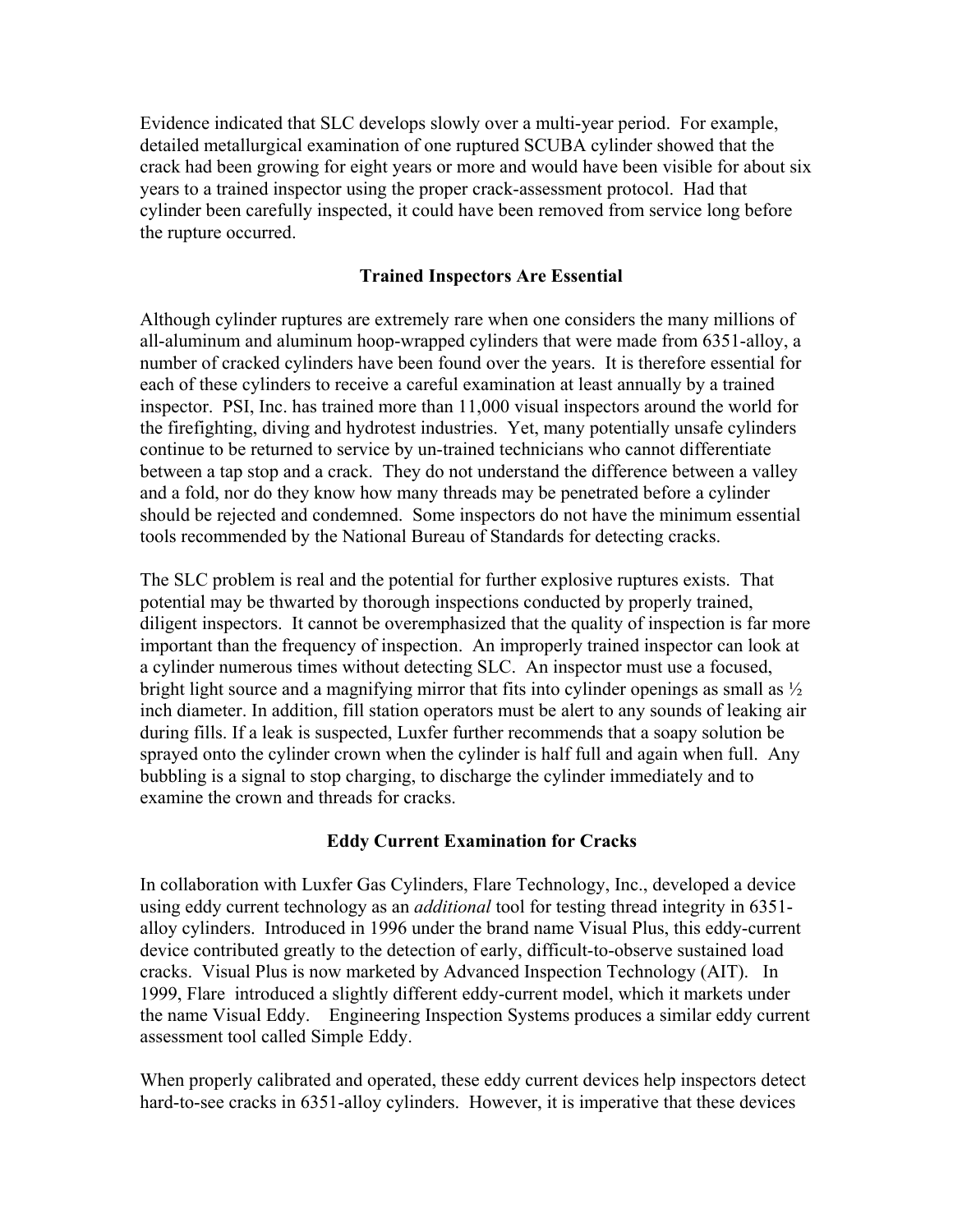be used in precise accord with instruction by properly trained inspectors. Sadly, this writer is aware of many instances in which the instruments have been improperly used. Eddy current devices can give "false positive" readings when improperly operated or when the cylinder thread areas being tested have been inadequately cleaned. For example, in January 2000, Luxfer reported that fully 50% of the cylinders returned because of alleged thread cracks were *not* cracked at all. Such false readings also occur frequently with newer Luxfer cylinders made of the company's proprietary 6061-alloy. For this reason, Luxfer announced in February 2000 that it now recommends that eddycurrent devices be used only on 6351-alloy cylinders and not on its newer 6061-alloy cylinders. It is also worth noting that some operators require and charge a fee for eddycurrent testing not only on aluminum cylinders, but also steel cylinders. Eddy-current devices were not designed to be used on steel cylinders, and there is no history of SLC in 3AA steel cylinders. However, steel cylinders are susceptible to other types of problems, including internal corrosion, that can lead to ruptures: therefore PSI, Inc. offers training course for inspecting both steel and aluminum cylinders.

It is estimated that some 2,000 eddy-current devices are now being used in North American dive stores, fire departments and hydrostatic test facilities, and the number is growing. While eddy current technology can certainly be a valuable adjunct to visual inspections, in no way does it replace any of the standard visual inspection procedures.

### **Preventing Explosive Failures**

Can SLC related ruptures be stopped? Yes they can. The solution is a team effort by knowledgeable technicians and owners who handle, inspect and use the cylinders. The same solution also applies to other types of damage that may weaken a high- pressure cylinder. By law, when a hydrostatic requalification test is conducted, the retester must perform a visual inspection. An initial inspection should be performed before the actual pressure test to determine whether the cylinder is in proper condition to test. After the pressure test, a further inspection of the threads should be made since the hydrostatic test tends to make cracks more visible. In keeping with long-standing industry practices and the recent Federal recommendations, PSI, Inc. recommends that 6351-alloy SCBA and SCUBA cylinders be visually inspected at least annually by trained inspectors.

Use of a Tank Inspection Pipe (TIP), a recently developed tool, is an excellent way to examine magnified, brightly lit threads in SCUBA and SCBA cylinders

The fill station operator (FSO) and owner also have important roles to play in cylinder safety. At each fill, the FSO determines that the cylinder is within the valid hydrotest period and checks for evidence of a visual inspection within the past year. The FSO should have confidence in the quality of the inspection based on the knowledge, and experience of the inspector. He must also check for evidence of leaking. Cylinder owners are responsible for ensuring that the people inspecting their cylinders are properly trained and qualified. If unexplained pressure loss occurs in a cylinder at any time, the cylinder should immediately be drained and taken to a skilled inspector for a complete examination before being filled again.